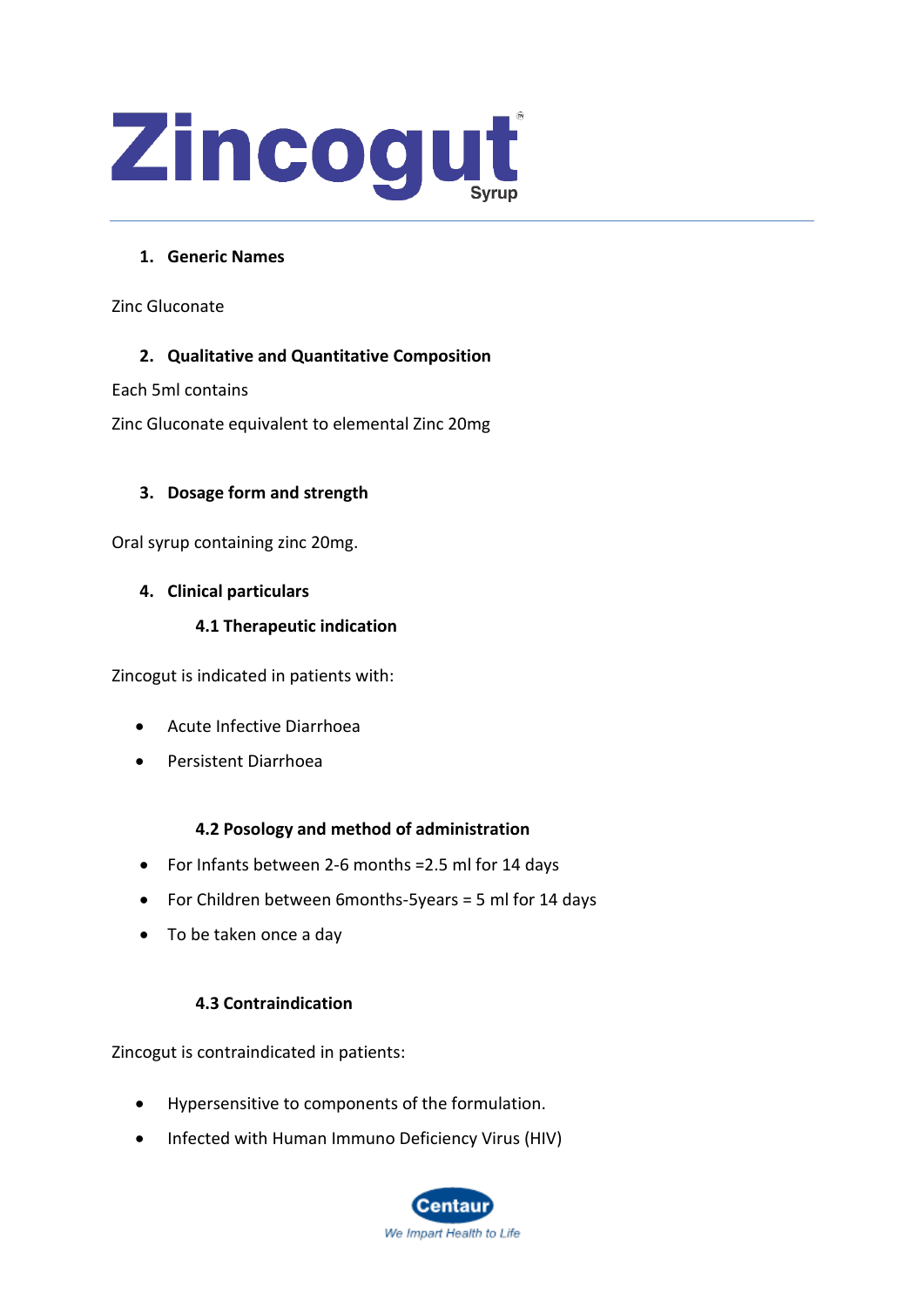# **4.4 Special warnings and precautions for use**

- Infants and children: Zinc is likely safe when taken by mouth appropriately in the recommended amounts.
- Diabetes: Large doses of zinc can lower blood sugar in people with diabetes.

## **4.5 Drug interactions**

- Antibiotics (Quinolone antibiotics) interacts with ZINC: Zinc might decrease how much antibiotic the body absorbs. Taking zinc along with some antibiotics might decrease the effectiveness of some antibiotics. To avoid this interaction take zinc supplements at least 1 hour after antibiotics.
- Antibiotics (Tetracycline antibiotics) interacts with ZINC: Zinc can attach to tetracycline in the stomach. This decreases the amount of tetracycline that can be absorbed. Taking zinc with tetracycline might decrease the effectiveness of tetracycline.
- Cisplatin (Platinol-AQ) interacts with ZINC
- Penicillamine interacts with ZINC.

## **4.6 Use in special population**

- Pediatric: Safe in children.
- Geriatric: Problems in older adults have not been reported with intake of normal daily recommended amounts.
- Liver impairment: No data available.
- Renal failure: No data available.
- Pregnancy and lactation: Although there appears to be no harmful effects of zinc supplementation in pregnancy and lactation, consultation with doctor is recommended.

## **4.7 Effects on ability to drive and use machine**

No data available.

## **4.8 Undesirable effects**

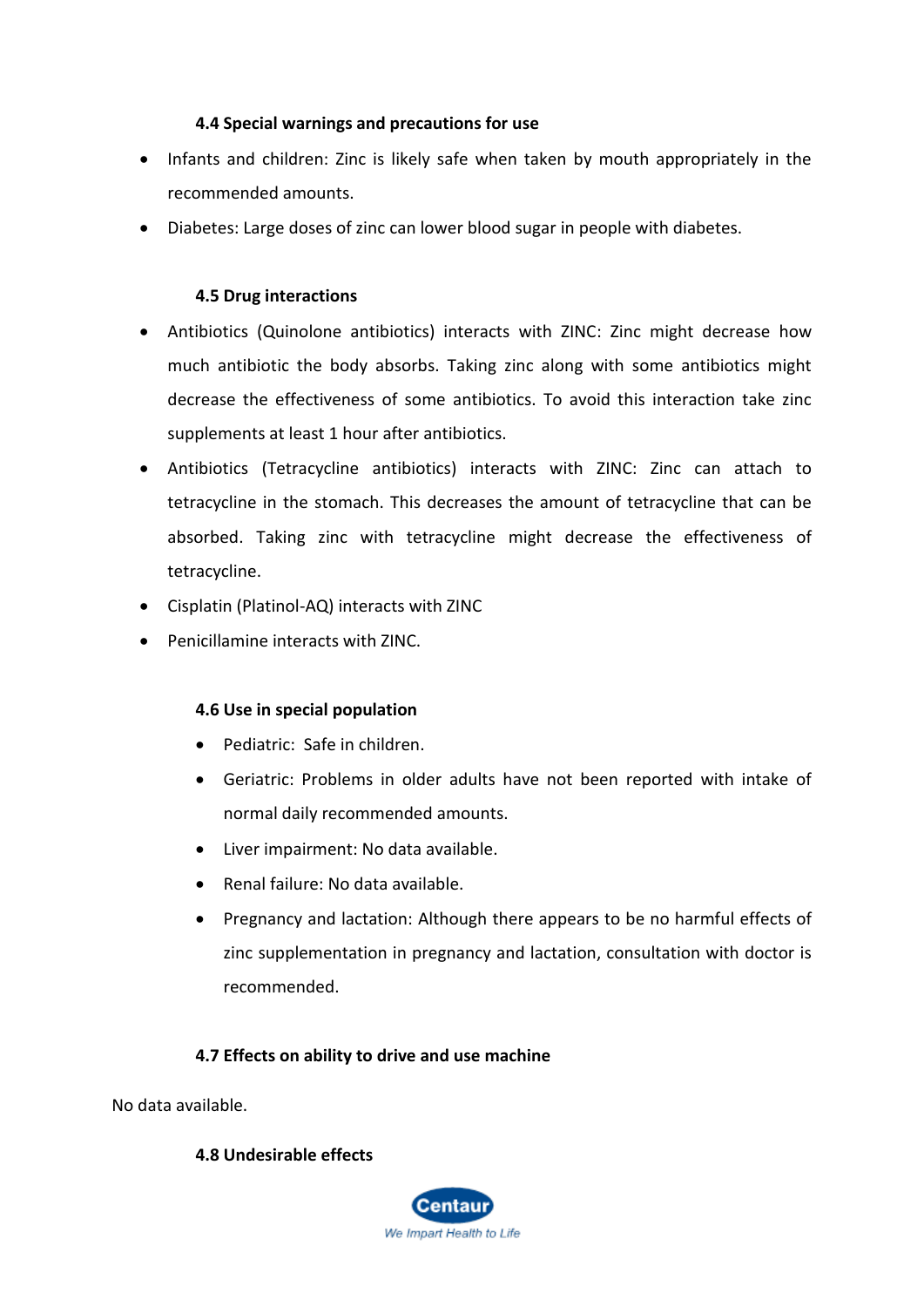- Metallic taste
- Abdominal pain
- Diarrhoea
- Vomiting
- Interferes with iron absorption causing Anaemia.
- Zinc can interfere with Copper absorption

## **4.9 Overdose**

There is limited experience of overdose with Zincogut syrup. Initiate general symptomatic and supportive measures in all cases of overdosages where necessary.

## **5. Pharmacological properties**

## **5.1 Mechanism of action**

Zinc helps in diarrhoea by causing:

- $\checkmark$  Improved absorption of water and electrolytes by the intestine and increased levels of enterocyte brush border enzymes.
- $\checkmark$  Zinc reduces stool volume and duration of diarrhoea.
- $\checkmark$  Action on intestinal mucosa: Zinc reduces fluid secretion in the intestine by indirectly inhibiting cAMP dependent Cl transport across the mucosa through an action on the basolateral membrane K+.
- $\checkmark$  In terms of Immune Response: Zinc strengthens the immune response and helps in regeneration of intestinal epithelium.

## **5.2 Pharmacodynamics properties**

• Zinc is an important mineral found in almost every cell in the human body. It promotes the activity of about 100 enzymes. Zinc deficiency is often associated with an increased risk of infection. When they are used to treat the common cold, zinc supplements may interfere with rhinovirus cleavage or adhesion and may play a role in protecting plasma membranes from microbial toxins and complement.

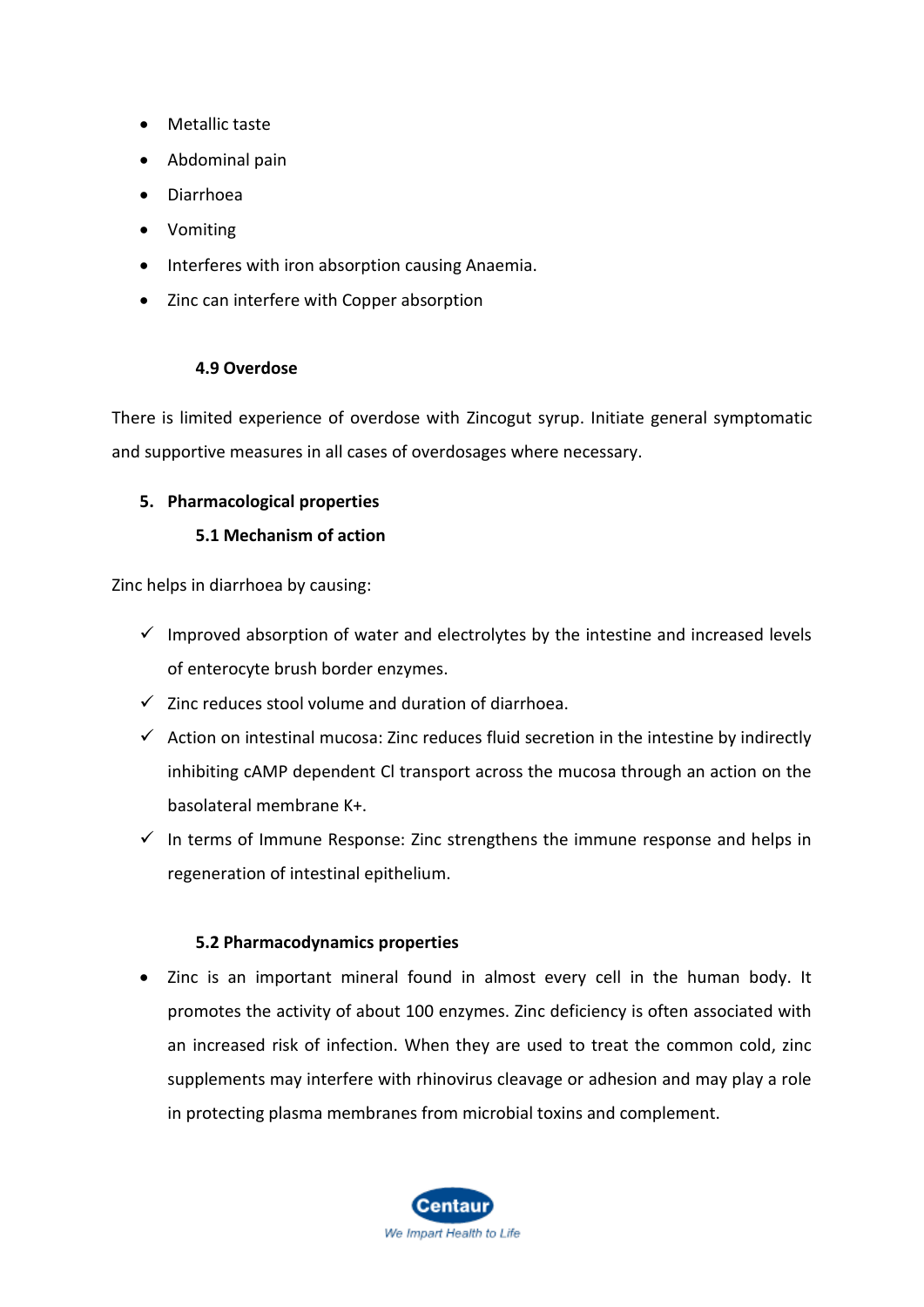#### **5.3 Pharmacokinetic properties**

• Zinc is absorbed in the small intestine by a carrier-mediated mechanism. More recent studies have determined different absorption rates for various populations based on their type of diet and phytate to zinc molar ratio. Zinc-deprived humans absorb this element with increased efficiency, whereas humans on a high-zinc diet show a reduced efficiency of absorption. Approximately 60-70% of the zinc in circulation is bound to albumin. Any condition that alters serum albumin concentration may have a secondary effect on serum zinc levels. Considerable amounts of zinc are secreted through both biliary and intestinal secretions, however most is reabsorbed.

#### **6. Nonclinical properties**

## **6.1 Animal Toxicology or Pharmacology**

NA.

#### **7. Description**

Zinc Gluconate is a nutritional supplement containing the [zinc](https://pubchem.ncbi.nlm.nih.gov/element/Zinc) salt form of [gluconic acid](https://pubchem.ncbi.nlm.nih.gov/compound/gluconic%20acid) for the purpose of providing [zinc.](https://pubchem.ncbi.nlm.nih.gov/element/Zinc) Its chemical name is zinc;(2*R*,3*S*,4*R*,5*R*)-2,3,4,5,6 pentahydroxyhexanoate. The molecular formula and weight is  $C_{12}H_{22}O_{14}Zn$  $C_{12}H_{22}O_{14}Zn$  and 455.7 g/mol.

 $\frac{1}{2}$   $\frac{1}{2}$   $\frac{1}{2}$   $\frac{1}{2}$   $\frac{1}{2}$   $\frac{1}{2}$   $\frac{1}{2}$   $\frac{1}{2}$   $\frac{1}{2}$   $\frac{1}{2}$   $\frac{1}{2}$   $\frac{1}{2}$   $\frac{1}{2}$   $\frac{1}{2}$   $\frac{1}{2}$   $\frac{1}{2}$   $\frac{1}{2}$   $\frac{1}{2}$   $\frac{1}{2}$   $\frac{1}{2}$   $\frac{1}{2}$   $\frac{1}{2}$ 

#### **8. Pharmaceutical particulars**

#### **8.1 Incompatibilities**

There are no known incompatibilities.

**8.2 Shelf-life**

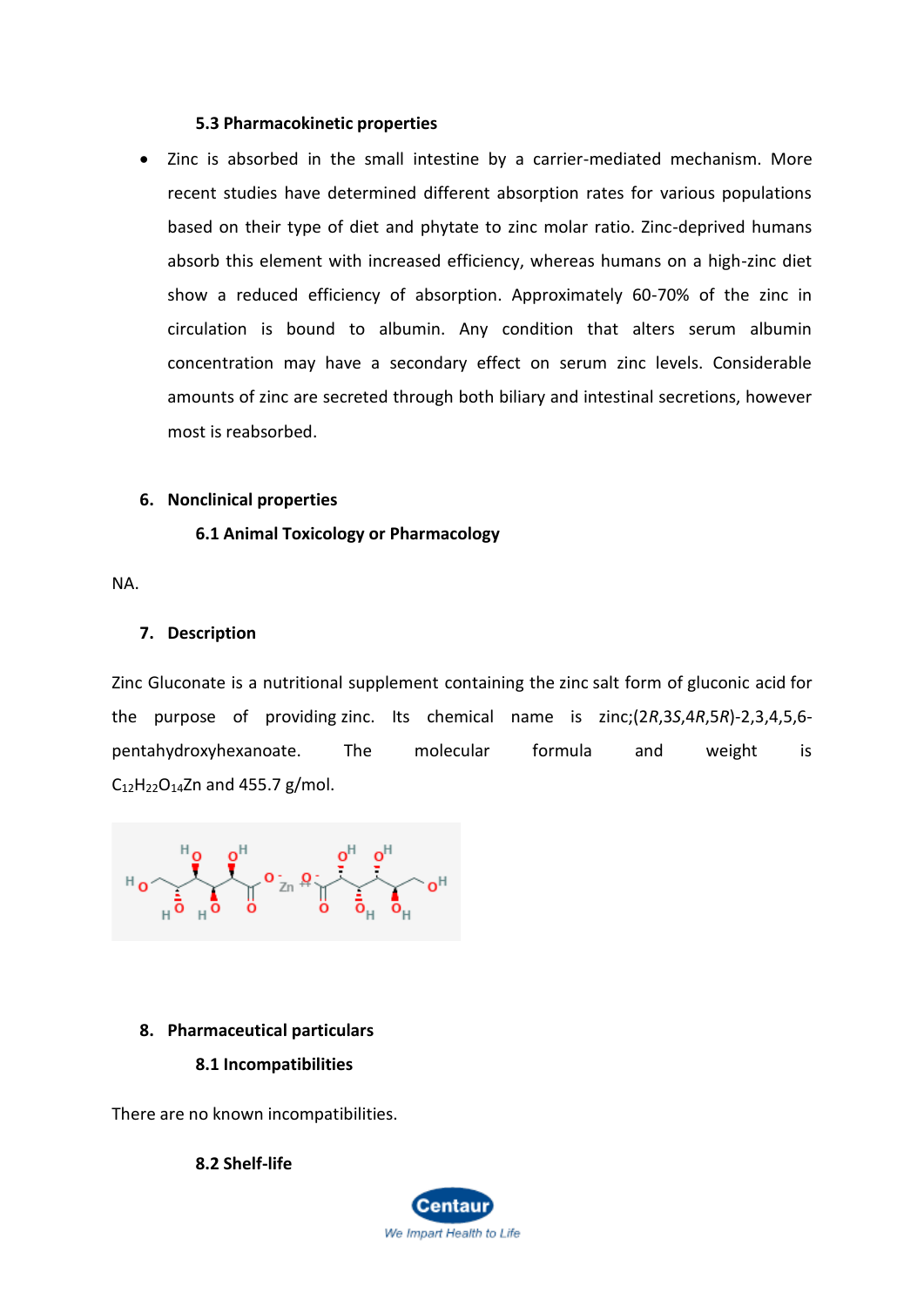24 months

#### **8.3 Packaging Information**

Zincogut is presented as 60ml Bottle.

## **8.4 Storage and handling instructions**

Store at 25<sup>o</sup>C in cool and dry place.

#### **9. Patient Counselling Information**

#### **9.1 Adverse Reactions**

Refer part 4.8

**9.2 Drug Interactions**

Refer part 4.5

**9.3 Dosage**

#### Refer part 4.2

**9.4 Storage**

#### Refer part 8.4

**9.5 Risk Factors**

#### Refer part 4.4

**9.6 Self-monitoring information**

#### NA

**9.7 Information on when to contact a health care provider or seek emergency help**

Patient is advised to be alert for the emergence or worsening of the adverse reactions and contact the prescribing physician.